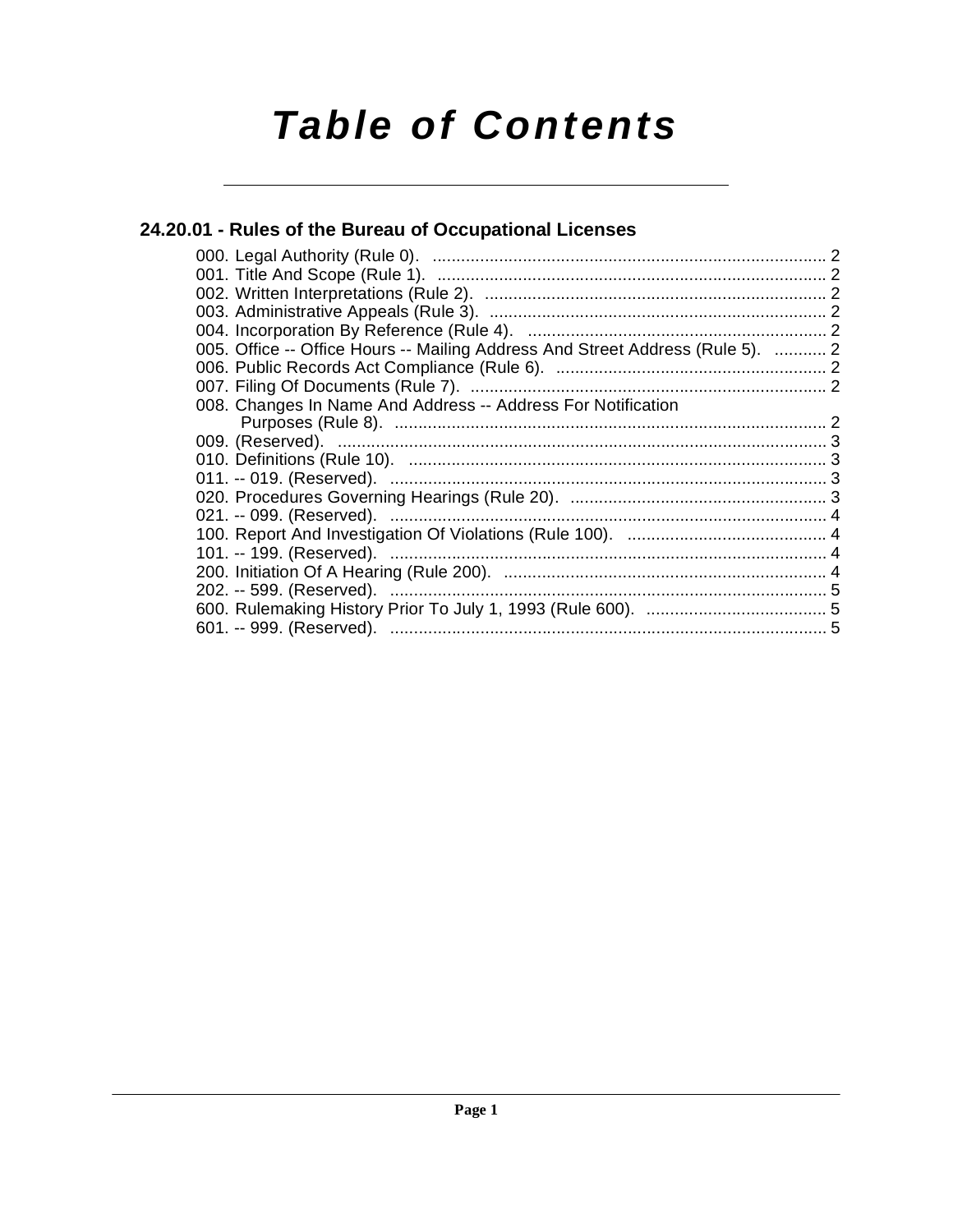#### **IDAPA 24 TITLE 20 CHAPTER 01**

### **24.20.01 - RULES OF THE BUREAU OF OCCUPATIONAL LICENSES**

#### <span id="page-1-1"></span><span id="page-1-0"></span>**000. LEGAL AUTHORITY (RULE 0).**

These rules are established pursuant to the authority vested in the Bureau of Occupational Licenses by the provisions of Section 67-2609, Idaho Code. (3-15-02) of Section 67-2609, Idaho Code.

#### <span id="page-1-2"></span>**001. TITLE AND SCOPE (RULE 1).**

**01.** Title. These rules shall be cited in full as IDAPA 24.20.01, "Rules of the Bureau of Occupational Licenses". Licenses". (3-15-02)

**02.** Scope. These rules include, but are not limited to the procedures followed by the Bureau of ional Licenses and Boards in contested cases. (3-15-02) Occupational Licenses and Boards in contested cases.

#### <span id="page-1-3"></span>**002. WRITTEN INTERPRETATIONS (RULE 2).**

The Bureau may have written statements that pertain to the interpretation of the rules of this chapter. Such interpretations, if any, are available for public inspection and copying at cost at the Bureau office. (3-15-02) interpretations, if any, are available for public inspection and copying at cost at the Bureau office.

#### <span id="page-1-4"></span>**003. ADMINISTRATIVE APPEALS (RULE 3).**

Administrative appeals shall be governed by the Administrative Procedure Act, Chapter 52, Title 67, Idaho Code, and IDAPA 04.11.01.100 through 04.11.01.799, "Idaho Rules of Administrative Procedure of the Attorney General".

(3-15-02)

#### <span id="page-1-5"></span>**004. INCORPORATION BY REFERENCE (RULE 4).**

There are no documents that have been incorporated by reference into these rules other than those sections of Idaho<br>Code so referenced. (3-15-02) Code so referenced.

### <span id="page-1-6"></span>**005. OFFICE -- OFFICE HOURS -- MAILING ADDRESS AND STREET ADDRESS (RULE 5).**

[The office of the Bureau is located within the Owyhee Plaza, 1109 Main Street, Suite 220, Boise, Idaho 83702. The](https://www.ibol.idaho.gov/) phone number of the Bureau is (208) 334-3233. The Bureau's FAX number is (208) 334-3945. The Bureau's e-mail address is ibol@ibol.state.id.us. The Bureau's official web site is at www2.state.id.us/ibol. The Bureau is open between the hours of 8 a.m. and 5 p.m. each day except Saturdays, Sundays and holidays. (3-15-02)

#### <span id="page-1-7"></span>**006. PUBLIC RECORDS ACT COMPLIANCE (RULE 6).**

Records maintained by the Bureau are subject to the provisions of the Idaho Public Records Act, Title 9, Chapter 3, Idaho Code. (3-15-02)

#### <span id="page-1-8"></span>**007. FILING OF DOCUMENTS (RULE 7).**

All written communications and documents that are intended to be part of an official record for decision in rulemakings or contested cases before the Bureau or a board shall be filed with the Bureau or the relevant board at the offices of the Bureau during office hours. One (1) original of each document must be filed with the Bureau or board. Additionally, one (1) copy must be provided for the hearing officer and one (1) copy must be provided to the opposing party. The person or officer presiding over any rulemaking or contested case proceeding may issue orders requiring the filing of additional copies for use in such proceeding. Any communication or document may be filed with the Bureau by a facsimile machine process (FAX), provided that such FAX transmission must be received during the office hours set forth in Section 005 and be legible in its entirety. It shall be the responsibility of the filing party to verify with Bureau staff that any FAX transmission is successfully received and legible in its verify with Bureau staff that any FAX transmission is successfully received and legible in its entirety.

#### <span id="page-1-9"></span>**008. CHANGES IN NAME AND ADDRESS -- ADDRESS FOR NOTIFICATION PURPOSES (RULE 8).**

**Change of Name.** Whenever a change of a licensee's name of record occurs, the licensee must immediately notify the Bureau in writing of the change. Official documentation confirming the change of name must<br>be provided to the Bureau on request. (3-15-02) be provided to the Bureau on request.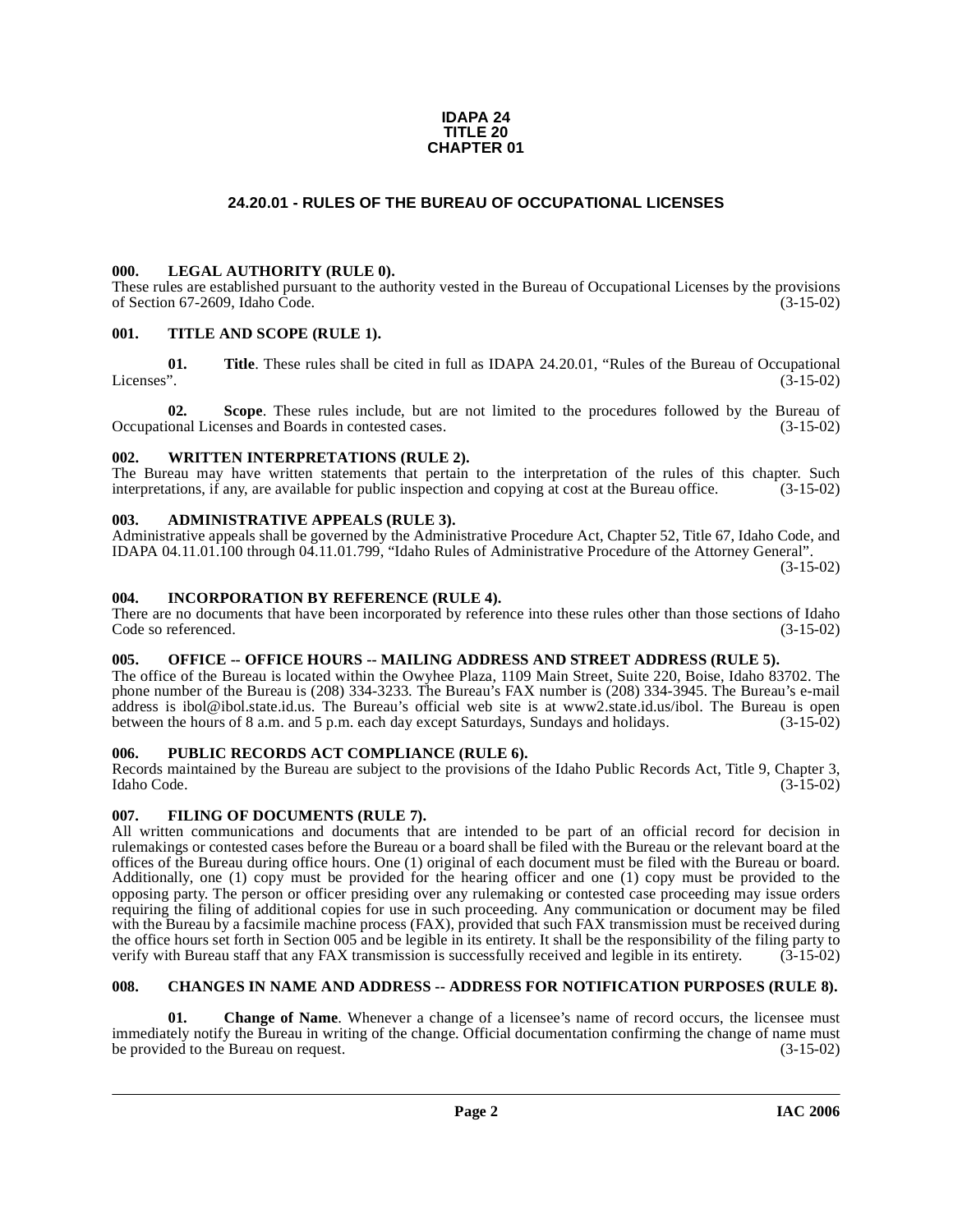**02.** Change of Address. Whenever a change of the licensee's address of record occurs, the licensee nediately notify the Bureau in writing of the change. (3-15-02) must immediately notify the Bureau in writing of the change.

**03. Address for Notification Purposes**. The most recent mailing address on file with the Bureau will be used for purposes of all written communication with a licensee including, but not limited to, notification of renewal and notices related to disciplinary actions. It is the responsibility of each licensee to keep the Bureau<br>informed of a current mailing address. (3-15-02) informed of a current mailing address.

#### <span id="page-2-0"></span>**009. (RESERVED).**

#### <span id="page-2-4"></span><span id="page-2-1"></span>**010. DEFINITIONS (RULE 10).**

**01. Address of Record**. The address that appears on an official license issued by a board to practice an occupation or profession. The address of record is considered a public record pursuant to the Idaho Public Records Act, Title 9, Chapter 3, Idaho Code. (3-15-02)

**02. Board**. Any professional or occupational licensing board of the state of Idaho receiving administrative, investigative, legal, fiscal and other services from the Bureau. The boards receiving such services from the Bureau include, but are not limited to, those listed in Section 67-2602(1), Idaho Code. (3-15-02)

**03. Bureau**. The Bureau of Occupational Licenses as prescribed in Section 67-2602, Idaho Code. (3-15-02)

**04. Complaint**. A written communication in a form approved by the Bureau that contains the name, address, and phone number of the complaining party, the name, address, phone number, and profession of the licensee complained against, and a narrative of the facts and circumstances and perceived acts or omissions that may constitute cause for disciplinary action against the licensee. The complaint must be signed by the complaining party.  $(3 - 15 - 02)$ 

**05. Formal Complaint**. The document that initiates a hearing before a board and charges a licensee or omissions under the laws administered by the board. (3-15-02) with acts or omissions under the laws administered by the board.

<span id="page-2-5"></span>**06. Hearing**. A hearing is a contested case. (3-15-02)

**07. Hearing Officer**. A person appointed by the Bureau or a Board, other than a member of the Board, e over the hearing of a contested case. to preside over the hearing of a contested case.

**08.** Licensee. A person holding any current, expired, cancelled, suspended, revoked, or otherwise ed license, registration, permit and/or certificate issued by a board. (3-15-02) sanctioned license, registration, permit and/or certificate issued by a board.

**09. Mailing Address**. The address used by the Bureau or a board for purposes of all written communication with an applicant for a license, permit, certificate, or registration, or a licensee, including, but not limited to, general correspondence, notification of renewal, and notices related to disciplinary actions. The mailing address may or may not be the same as the address of record. (3-15-02) address may or may not be the same as the address of record.

<span id="page-2-7"></span>**10. Representative of the Board**. Any person, including the Chief of the Bureau of Occupational Licenses, designated by a Board to act as its agent under certain circumstances. (3-15-02)

#### <span id="page-2-2"></span>**011. -- 019. (RESERVED).**

#### <span id="page-2-6"></span><span id="page-2-3"></span>**020. PROCEDURES GOVERNING HEARINGS (RULE 20).**

Procedures for a hearing before the Bureau or a Board shall be governed by the Administrative Procedure Act, Title 67, Chapter 52, Idaho Code, "Idaho Rules of Administrative Procedure of the Attorney General," IDAPA 04.11.01, and the provisions of Idaho Code and administrative rules governing the Boards. These rules supplement the contested case procedures of the Boards, if any. Where these rules are inconsistent with provisions of the Idaho Code governing the procedures for a hearing before a board, the Idaho Code provisions are the controlling authority.

(3-15-02)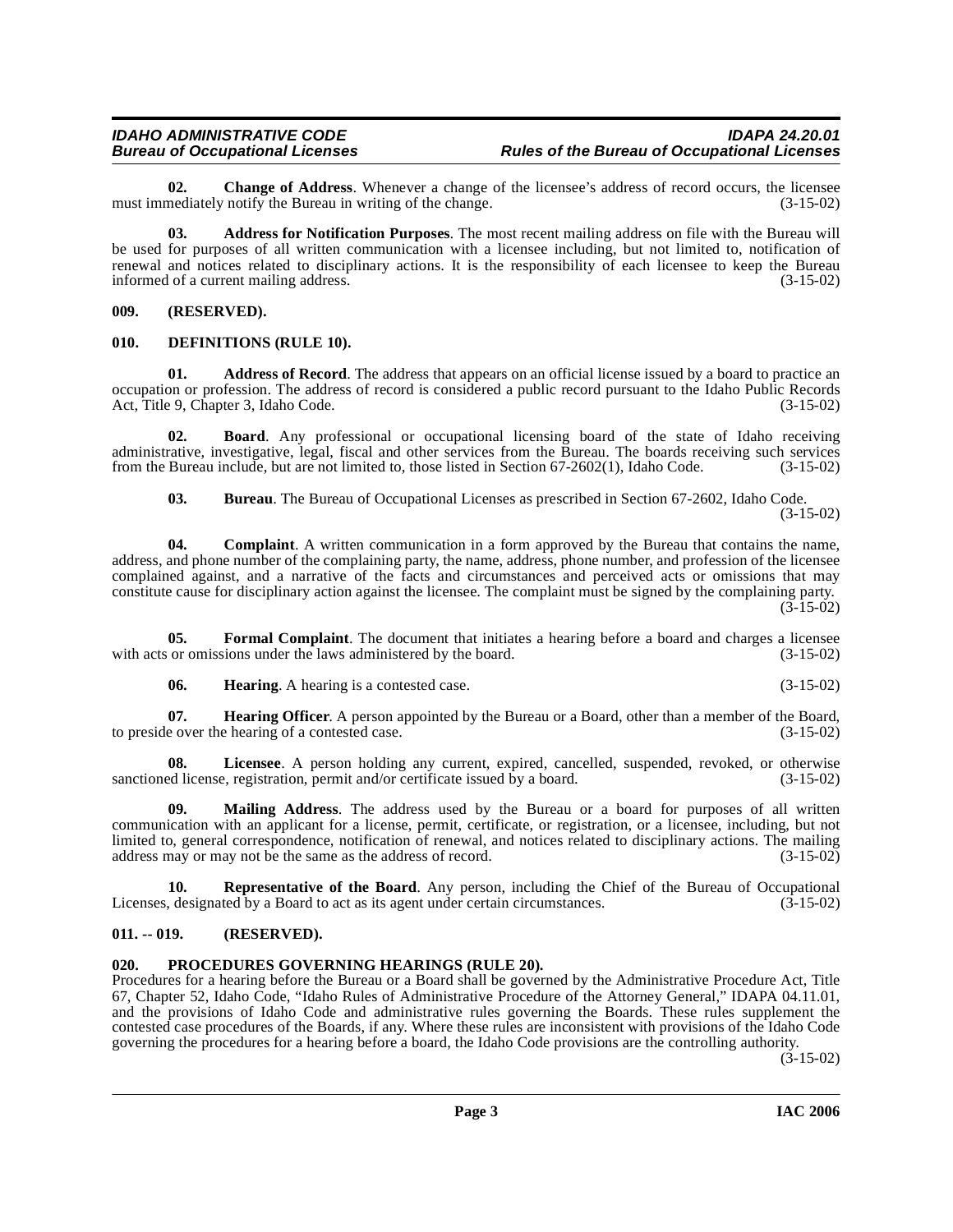#### <span id="page-3-0"></span>**021. -- 099. (RESERVED).**

#### <span id="page-3-10"></span><span id="page-3-8"></span><span id="page-3-1"></span>**100. REPORT AND INVESTIGATION OF VIOLATIONS (RULE 100).**

**01. Who May Report a Violation**. Any person who knows of a violation by a licensee of the lawful requirements for the retention of a license, registration, permit or certificate may report the violation to the Bureau. (3-15-02)

**02. Person Reporting a Violation**. A person reporting a violation is not regarded as a party to the investigation or to any proceeding that may result from the investigation. The policy of the Bureau shall be not to publish or divulge the name of any person reporting a violation. The name of a person reporting a violation may be obtained, however, pursuant to the rules governing discovery during contested case proceedings. (3-15-02) obtained, however, pursuant to the rules governing discovery during contested case proceedings. (3-15-02)

<span id="page-3-5"></span>**03. Insufficient Facts and Evidence**. If, after review, the Bureau finds that either the complaint or the investigative report concerns facts and evidence insufficient to warrant the filing of a formal complaint against a licensee, no further action shall be taken. (3-15-02) licensee, no further action shall be taken.

<span id="page-3-9"></span>**04. Sufficient Facts and Evidence**. If after investigation the Bureau finds that the investigative report concerns facts and evidence potentially sufficient to warrant the filing of a formal complaint against a licensee, a formal complaint against the licensee may be prepared by the Bureau with the approval and assistance of the Office<br>of the Attorney General and filed with the Board. of the Attorney General and filed with the Board.

<span id="page-3-7"></span>**05. Preliminary Investigations and Papers**. Preliminary investigations and papers obtained as part of an inquiry into a person's fitness to be granted or to retain a license, certificate, permit, privilege, or registration shall be confidential until a formal complaint is filed. This rule is subject to any provisions in the Idaho Public Records Act, Title 9, Chapter 3, Idaho Code, and the Idaho Rules of Civil Procedure which may require or limit disclosure either before or after a formal complaint is filed. (3-15-02) either before or after a formal complaint is filed.

#### <span id="page-3-2"></span>**101. -- 199. (RESERVED).**

#### <span id="page-3-4"></span><span id="page-3-3"></span>**200. INITIATION OF A HEARING (RULE 200).**

A hearing shall be initiated by filing with the Bureau or relevant board a formal complaint or other pleading. A formal complaint or other pleading initiating a hearing may be signed by the Chief of the Bureau of Occupational Licenses or his designated representative. Upon receipt of a formal complaint or other pleading, the relevant board or its representative shall assign it a docket number and may select and appoint a hearing officer. Regardless of who conducts the hearing, all board members shall be entitled to attend and participate in a hearing. (3-15-02) conducts the hearing, all board members shall be entitled to attend and participate in a hearing.

#### <span id="page-3-6"></span>201. NOTICE REQUIRED (Rule 201).

| The formal complaint shall include a notice containing the following information: | $(3-15-02)$ |
|-----------------------------------------------------------------------------------|-------------|
|-----------------------------------------------------------------------------------|-------------|

- **01. File an Answer**. The respondent is required to file an answer to the formal complaint; (3-15-02)
- **02. Time Limit**. The applicable time limits for filing an answer; (3-15-02)

**03. Default Notice**. That if the respondent fails to timely file an answer, then a notice of default may be  $is sued;$  (3-15-02)

**04. Hearing to Be Scheduled**. That a hearing will be scheduled within applicable time limits pursuant ce of Hearing if he files an answer; (3-15-02) to a Notice of Hearing if he files an answer;

**05. Opportunity to Respond to Complaint**. That at the hearing he will be afforded an opportunity to respond to the formal complaint and to present evidence and argument on all issues involved, and an opportunity to cross-examine all witnesses testifying against him: (3-15-02) cross-examine all witnesses testifying against him;

**Legal Representation**. That he has the right to be represented by an attorney; that if he fails to appear at the hearing, the Board may revoke, suspend, or impose other disciplinary sanctions as authorized by law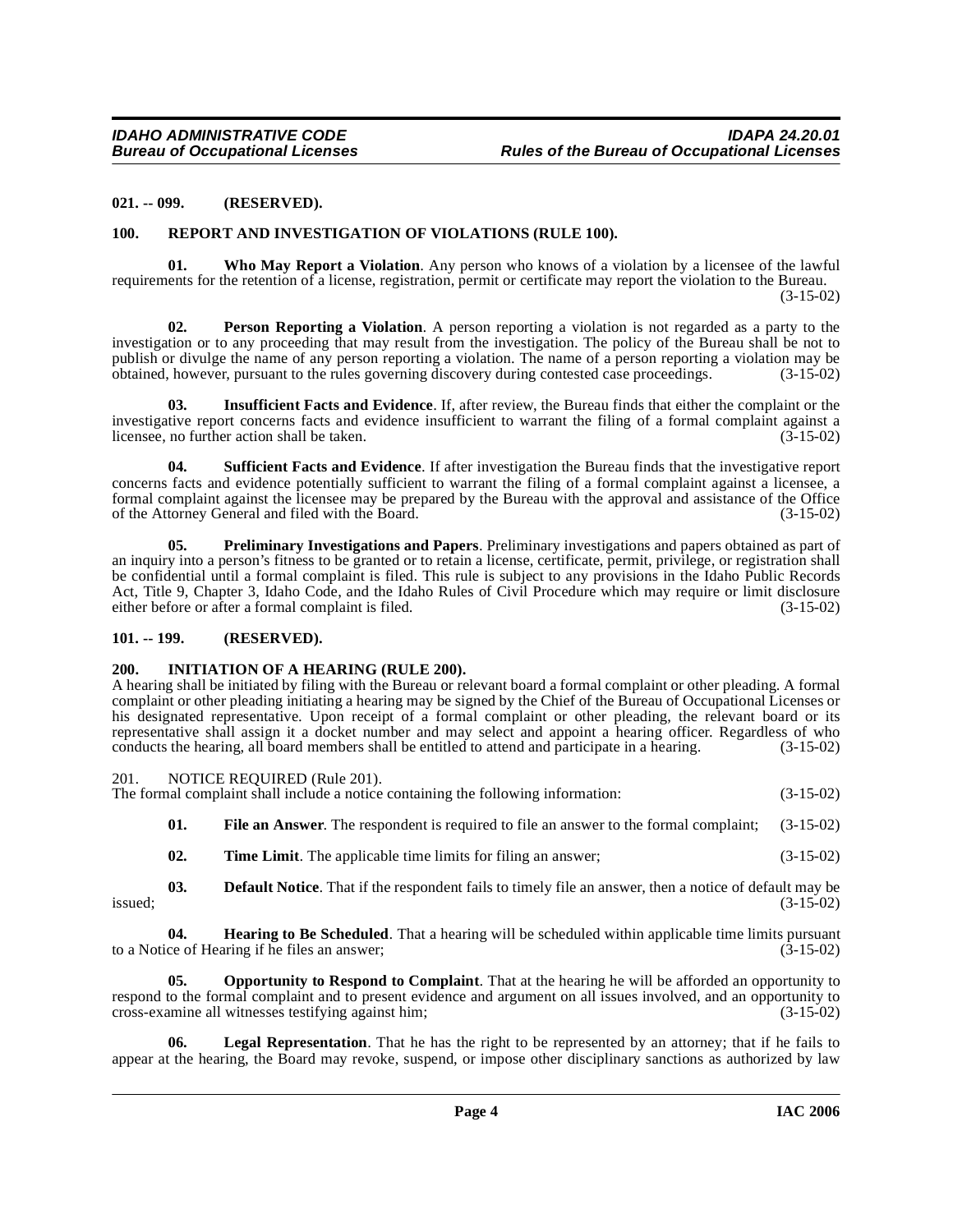without further notice; and (3-15-02)

**07.** Issuance of Subpoenas. That he is entitled to the issuance of subpoenas to compel the attendance sees and the production of books, documents, or other things relevant to the proceedings. (3-15-02) of witnesses and the production of books, documents, or other things relevant to the proceedings.

# <span id="page-4-0"></span>**202. -- 599. (RESERVED).**

# <span id="page-4-1"></span>**600. RULEMAKING HISTORY PRIOR TO JULY 1, 1993 (RULE 600).**

These rules are adopted and effective this first day of June, 1981. (3-15-02)

<span id="page-4-2"></span>**601. -- 999. (RESERVED).**